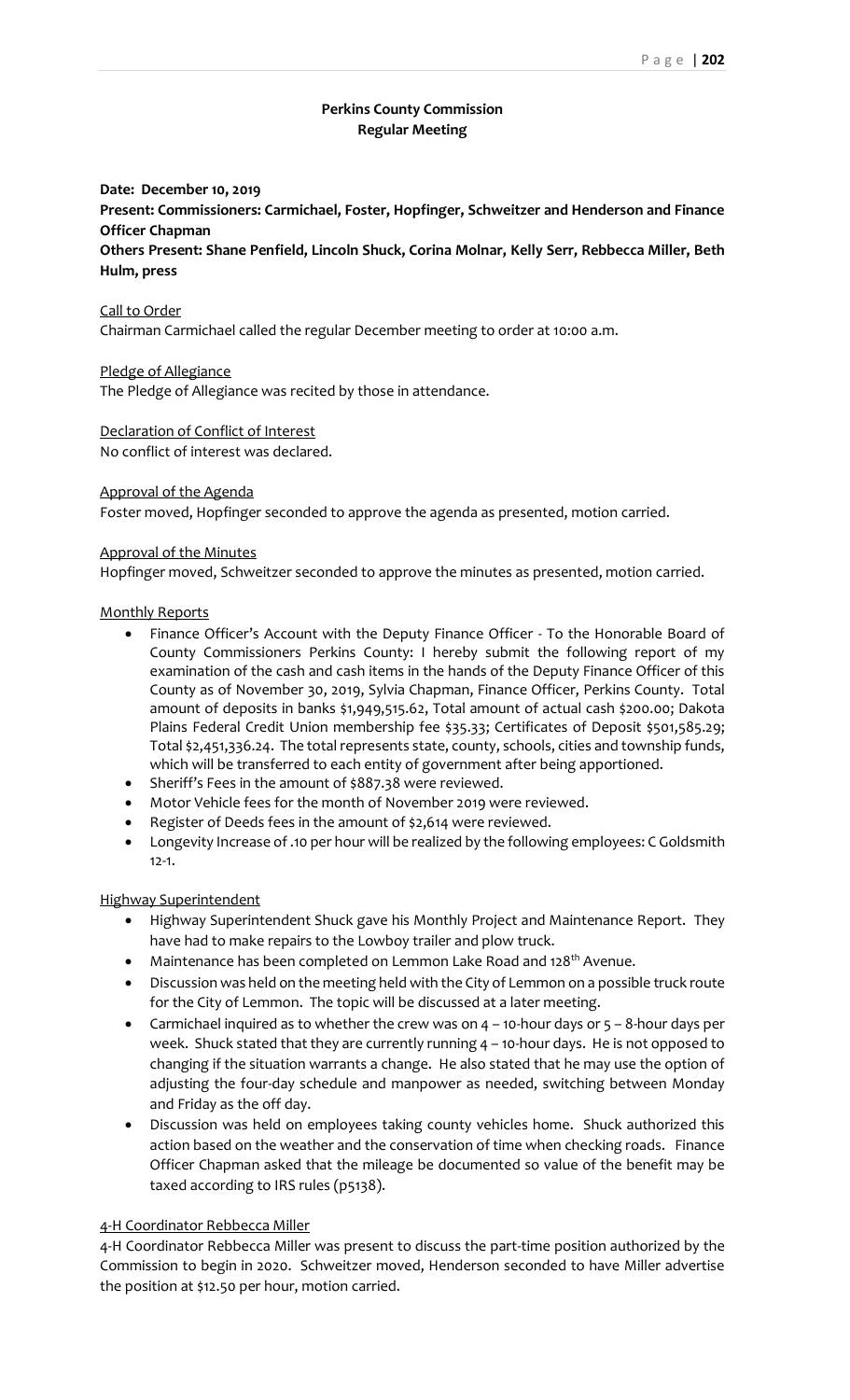DOE Corina Molnar

- DOE Molnar announced that Tracy Hintz has submitted her resignation effective December 31, 2019. Foster moved, Schweitzer seconded to accept Tracy Hintz's resignation effective December 31, 2019, motion carried.
- Molnar would like to start Katie Helms on the certification process and change her title from Clerk to Appraiser. Henderson moved, Foster seconded to change Katie Helm's title to Appraiser effective January 1<sup>st</sup> and to allow her to start the certification process, motion carried.
- DOE Molnar requested the Commission set an hourly fee for the time the Director of Equalization Office spends performing tasks outside the duties of the office for the Perkins County Predator District. Foster moved, Henderson seconded to set the hourly rate at \$20.00 per hour, motion carried.
- Discussion was held on the End User License Agreement for the Shape Files. The agreement will be reviewed by the State's Attorney and placed on the December 30<sup>th</sup> meeting agenda.

#### Surplus Properties

Discussion was held on the Perkins County surplus properties. A proposal was received from Jeff Haase and Ken Wilson to purchase Smith's Addition Blk 14 Lot 12 and Milwaukee Land Company 2<sup>nd</sup> Addn Blk 34 Lot 5.

- Smith's Addition Blk 14 Lot 12 cannot be sold outright as we have not yet advertised it to the public.
- *Schweitzer moved, Foster seconded to accept the proposal from Jeff Haase and Ken Wilson to purchase Milwaukee Land Company's 2nd Addition Blk 34 Lot 5 in amount of \$250.00, motion carried. A quit claim deed will be issued upon payment of the \$250.00. (correction)*

#### CHN Contract

The annual contract between the State of South Dakota Department of Health and Perkins County for Consultant Contract for Provision of Community Health Services was submitted for approval. The contract has increased 2.5%. Foster moved, Hopfinger seconded to approve the State of South Dakota Department of Health and Perkins County for Consultant Contract for Provision of Community Health Services, motion carried.

#### Employee Bonus

Schweitzer moved, Henderson seconded to grant bonuses in the amount of \$350.00 to full time employees, \$50.00 for jailers, Veteran Service Officer and Weed Administration and \$175.00 for permanent part-time, motion carried.

#### Supplemental Budget Hearing Set

Schweitzer moved, Foster seconded to advertise a Supplemental Budget Hearing for December 30, 2019 at the Special Commission Meeting, motion carried.

#### Sheriff Serr

Sheriff Serr was present to request the procurement of a Sheriff's vehicle for the Lemmon office. Schweitzer moved, Foster seconded to purchase the following vehicle for the Sheriff's Office using State Vehicle Contract #17340: One 2020 Chevrolet Silverado Special Service from Beck Motors of Pierre, South Dakota in the amount of \$32,149.00, motion carried.

**Grants** 

- Foster moved, Carmichael seconded to accept HLS Grant in the amount of \$16,698.53 and to auto-supplement 101-211-426.29, motion carried.
- Hopfinger moved, Schweitzer seconded to accept Drug Control Grant in the amount of 7,692.98 and to auto-supplement 101-211-426.29, motion carried.

#### Claims

The following claims were presented and approved for payment, November payroll: 83,703.71; IRS, fica, 7,871.38; SD Retirement, retirement, 6,057.89; Delta Dental, insurance, 1,345.76; Medico Life, insurance, 114.36; Wellmark, insurance, 23,862.73; SDPEF, insurance, 96.00; HRA Reimbursements,